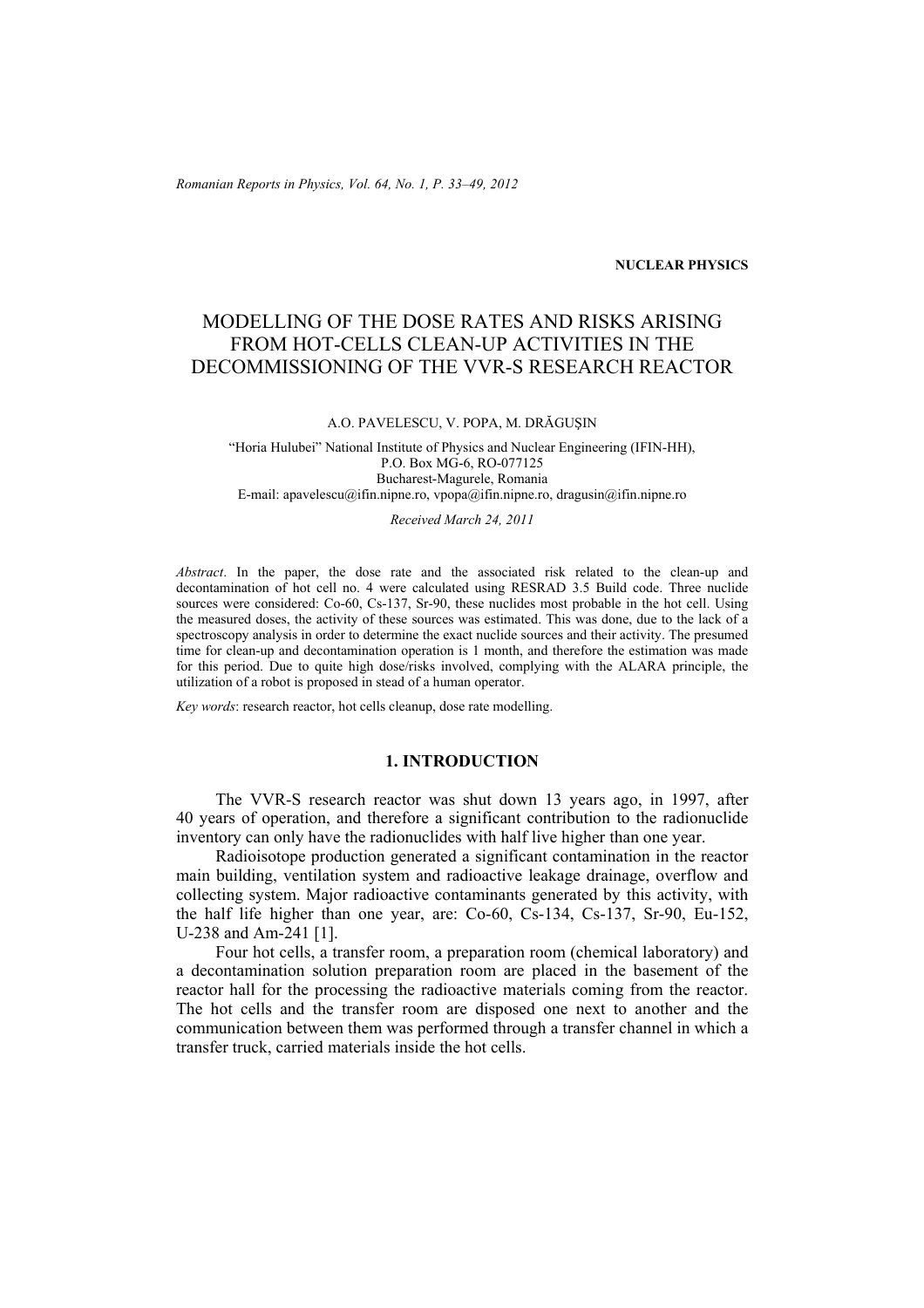Hot cells 2, 3 and 4 were used for processing the irradiated materials. The access to the hot cells for different activities is made through sealed cast iron doors acting as biological shielding. The doors are placed opposite the wall and are fitted with windows and handling devices.

The hot cells are ventilated through suction and the radioactive gas inrush in the working rooms can be avoided by maintaining an internal depression between  $3\div 5$  mm water columns compared to the neighbouring rooms. The water containing radioactive impurities run off through the openings in the hot cells floors in the radioactive water collection system and are directed to the liquid radioactive waste  $tank (30 m<sup>3</sup>)$ .

Hot cells are highly contaminated and contain a lot of radioactive sources and activated materials. For this reason, this area is inaccessible and contamination measurements are not possible. The total activity of materials abandoned in these rooms it is not known, but it is expected to be of about 15 Ci (0.555 TBq) [2]. During the VVR-S clean-up these sources and materials will be evacuated.

The cleanup of the hot cells will be carried out under preservation license on the basis of an Activity Plan approved by Romanian National Commission of Nuclear Activities (CNCAN) [1].



### **2. LAYOUT OF THE HOT CELLS**

Fig. 1 – The hot cells complex (CF1-CF5) [1].

The hot cell no. 4 denoted CF4 in Fig. 1 above, has the following dimensions: 2 000 mm length, 1 200 mm wide, 2 600 mm height (2 000 mm without the light compartment) [1]. The access in hot cell 4, is made by a closed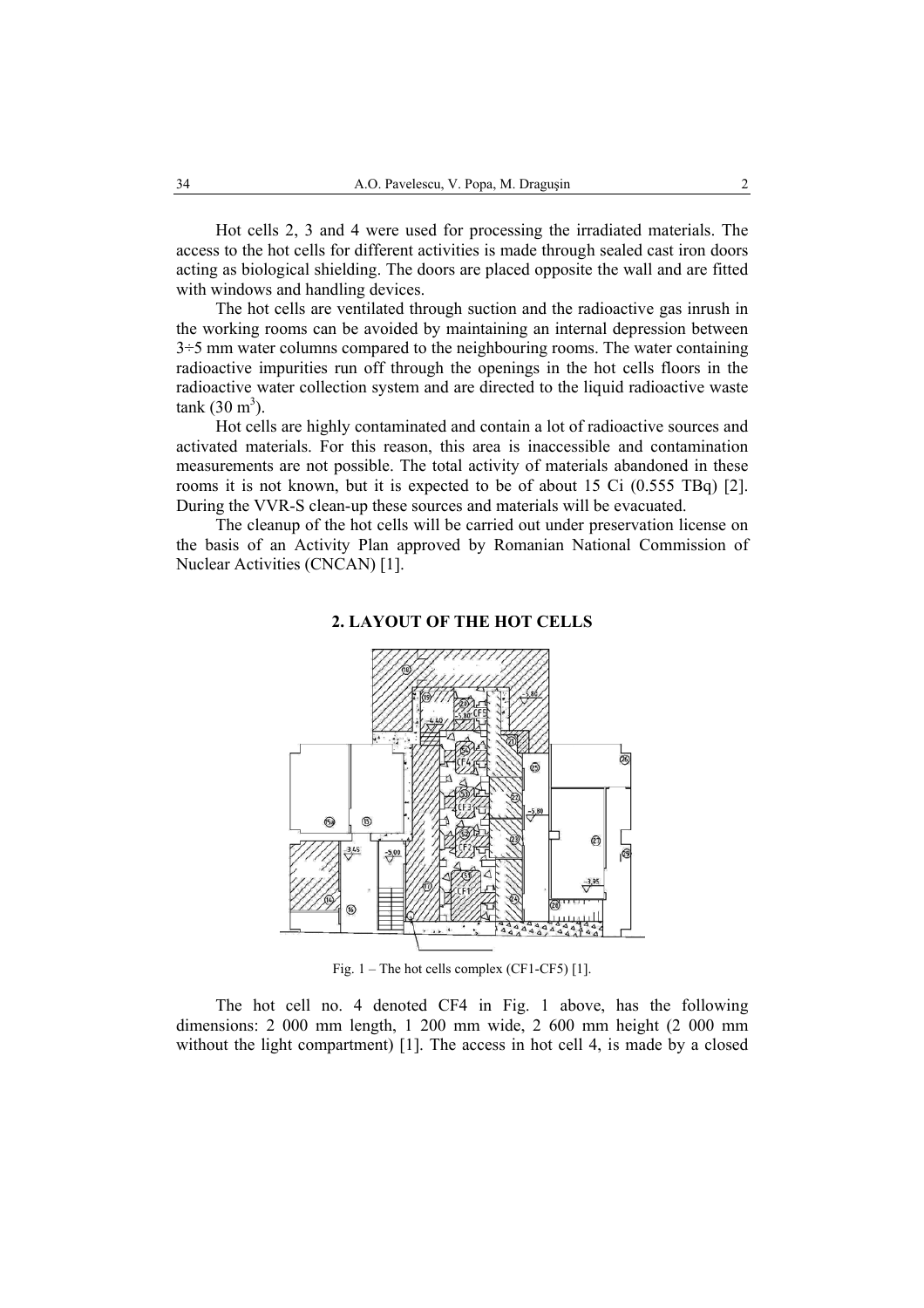metallic door from cast iron with a thickness of 350 mm towards room 17 and a thin door (for protection against contamination) made from stainless steel towards the hot cell. The access corridor dimensions are: 1 250 mm length; 600 mm wide; 1 200 mm height. The hot cells are entirely covered with stainless steel plate.

Two mechanical hands were utilized for manipulation the objects inside the hot cells. The visibility was assured de by lead glass, and the illumination by lamps introduced in separated niches into the ceiling. The hot cells are ventilated inside ensuring an inside depression of 5 mm  $H<sub>2</sub>O$  versus the exterior. The air is evacuated from hot cells through HEPA filters.

To calculate the biological shielding of the hot cells, it has been considered that the highest activity which one works with is  $2.69 \times 10^4$  Ci (aprox. 1 PBq) and the gamma radiation energy is 1.65 MeV. [1].

The biological shielding has the following characteristics [1]:

- The biological shield in the upper side is achieved through a 2 m concrete layer of 2.3  $g/cm<sup>3</sup>$  density and laterally through a concrete layer of 75 cm of  $4.2 \text{ g/cm}^3$ ;
- Lead-glass eye-sleds, with 0.72 m thickness;
- Between the hot cells, there are 0.65 cm thickness heavy concrete walls.

### **3. RADIOLOGICAL SITUATION**

The presumed radionuclide inventory in 2003 is presented below in Table 1:

#### *Table 1* [3]

Approximate contamination nuclide inventory and their half-life time in the hot-cells, reported in 2003, for the working activity cease in 1998

| <b>Radionuclide</b> | $T_{1/2}$ | <i><b>Observations</b></i> | <b>Radionuclide</b> | $T_{L2}$          | <i><b>Observations</b></i> |
|---------------------|-----------|----------------------------|---------------------|-------------------|----------------------------|
| $I-131$             | 8.04d     | Fission product            | $Sr-90$             | 29.1 y            | Fission product            |
| $Mo-99$             | 2.75d     | Fission product            | $Cs-137$            | 30y               | Fission product            |
| $Au-198$            | 2.69d     | Radioisotope               | $Zn-65$             | 244 d             | Radioisotope               |
| $Ir-192$            | 74 d      | Radioisotope               | $Cr-51$             | 27.7 <sub>d</sub> | Radioisotope               |
| $Y-90$              | 2.62d     | Radioisotope               | Fe-59               | 45.1d             | Radioisotope               |
| $Br-82$             | 1.47d     | Radioisotope               | Sc-46               | 83.8 d            | Radioisotope               |
| $K-42$              | 12.44 h   | Radioisotope               | La-140              | 1.68d             | Radioisotope               |
| $P-32$              | 14.3d     | Radioisotope               | $Na-24$             | 15 <sub>h</sub>   | Radioisotope               |
| $Tc-99$             | 6.02 h    | Fission product            | $Co-60$             | 5.27y             | Radioisotope               |
| $Cs-134$            | 2.06y     | Fission product            | $Mo-99$             | 2.75d             | Radioisotope               |
| $Ba-133$            | 10.7y     | Radioisotope               | Ni-63               | 96y               | Radioisotope               |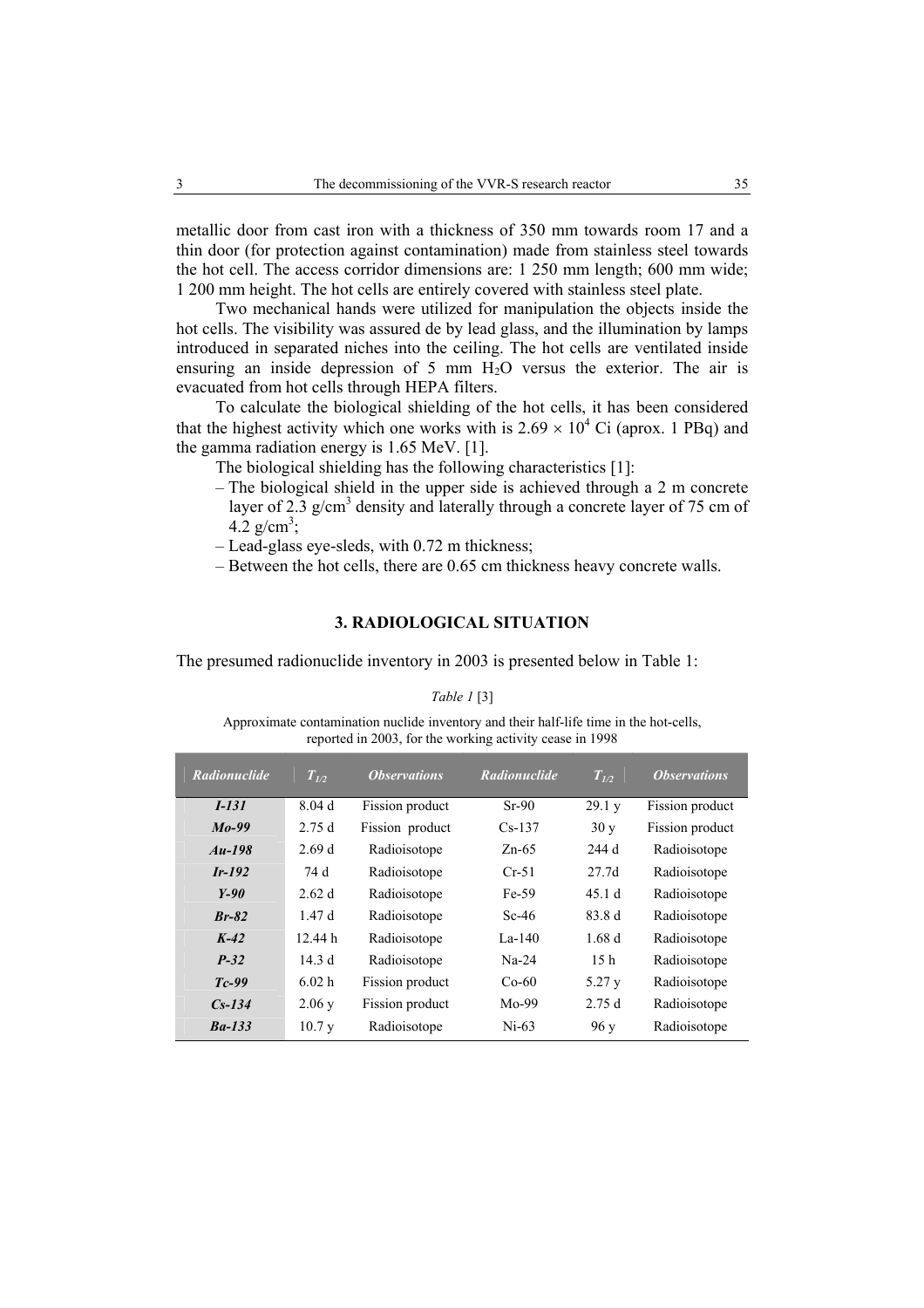# **4. DOSE/RISK MODELLING USING RESRAD COMPUTER CODES PACKAGE**

### 4.1. RESRAD Build 3.5 Code

RESRAD is a computer model designed to estimate radiation doses and risks from RESidual RADioactive materials (Fig. 2) [4]. The only code designated by Department Of Energy for the evaluation of radioactively contaminated sites. [4]

United States National Regulatory Commission (NRC) has approved the use of RESRAD for dose evaluation by licensees involved in decommissioning, NRC staff evaluation of waste disposal requests and dose evaluation of sites being reviewed by NRC.

RESRAD has been applied to over 300 sites in the U.S. and other countries. Environmental Protection Agency (EPA) Science Advisory Board reviewed the RESRAD model. EPA used RESRAD in rulemaking on radiation site cleanup regulations.

RESRAD code has been verified and has undergone several benchmarking analyses, and has been included in the IAEA's VAMP and BIOMOVS II codes to compare environmental transport models. RESRAD training workshops have been held at DOE, NRC, and EPA headquarters and Regional offices. Around 800 people have been trained at these workshops and RESRAD has been used by several universities as a teaching tool as well.



Fig. 2 – RESRAD computer code package [4].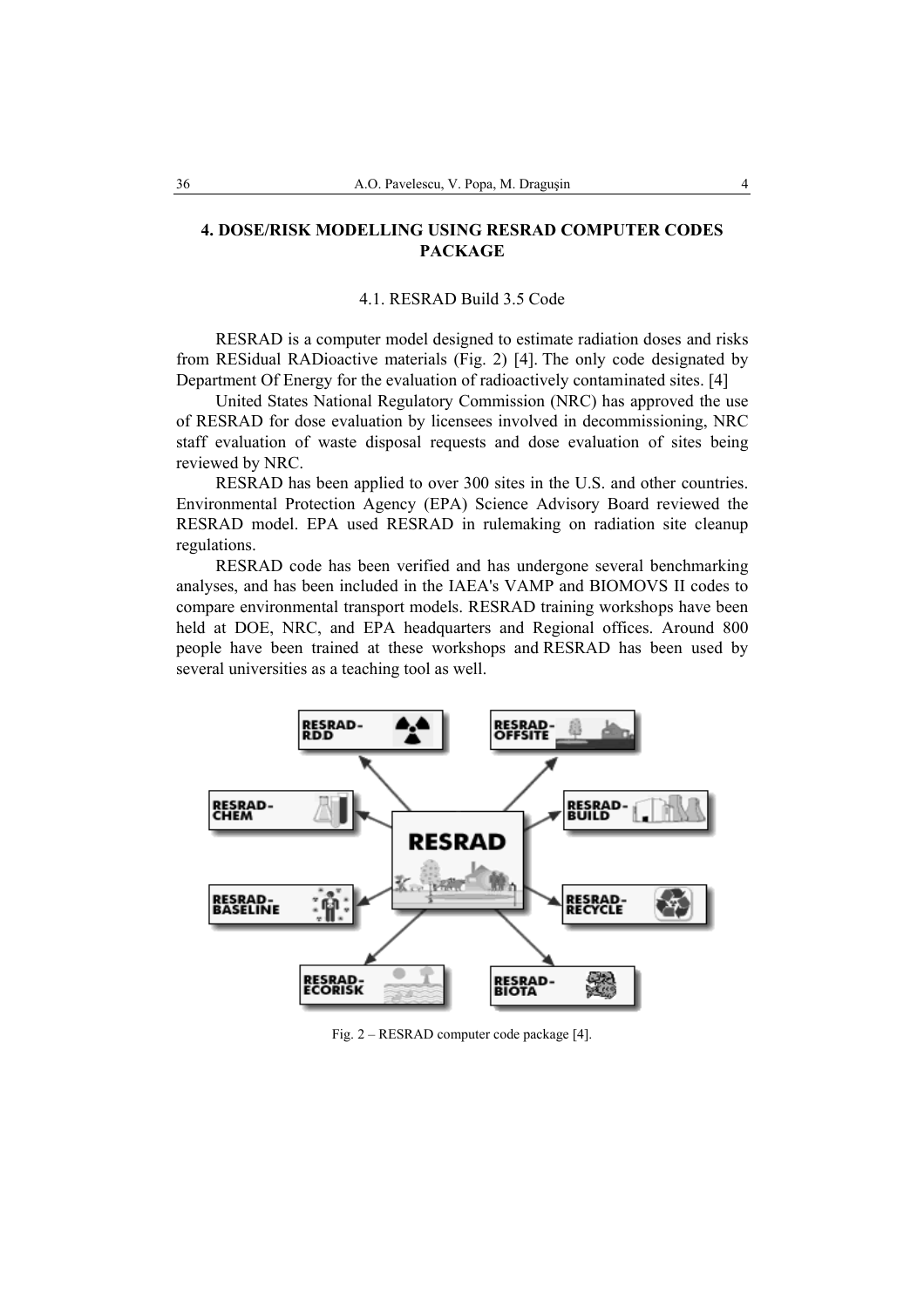The RESRAD Build Code is a model for analyzing the radiological doses resulting from the remediation and occupancy of buildings contaminated with radioactive material (Fig. 3) with the following features [5]:

- Considers external exposure, inhalation of dust and radon, and ingestion of soil/dust.
- Up to 10 sources and 10 receptors can be modelled.
- Sources geometry can be point, line, plane, or volume.
- Building can be any structure composed of up to three compartments.
- Radioactive contamination can be on surface or in building material.
- Exposure scenarios considered include building occupancy (residential use and office worker) and building remediation (decontamination worker and building renovation worker).



Fig. 3 – Exposure Pathways Incorporated into the RESRAD-BUILD Computer Code [6].

*Table 2*

Key parameters used in the building occupancy and building renovation scenarios [7]

| Parameter                          | Unit | Building | Building<br>Occupancy <sup>a</sup> Renovation <sup>b</sup> | Remarks                                                                                                                                                                                                                                          |
|------------------------------------|------|----------|------------------------------------------------------------|--------------------------------------------------------------------------------------------------------------------------------------------------------------------------------------------------------------------------------------------------|
| Exposure duration $\vert$ days (d) |      | 365.25   | 179.00                                                     | To match the occupancy period of 365.25<br>days in NUREG/CR-5512 building<br>occupancy scenario (Beyeler et al. 1999)<br>$[8]$ ) and renovation period of 179 days in<br>NUREG/CR-5512 building renovation<br>scenario (Wernig et al. 1999 [9]). |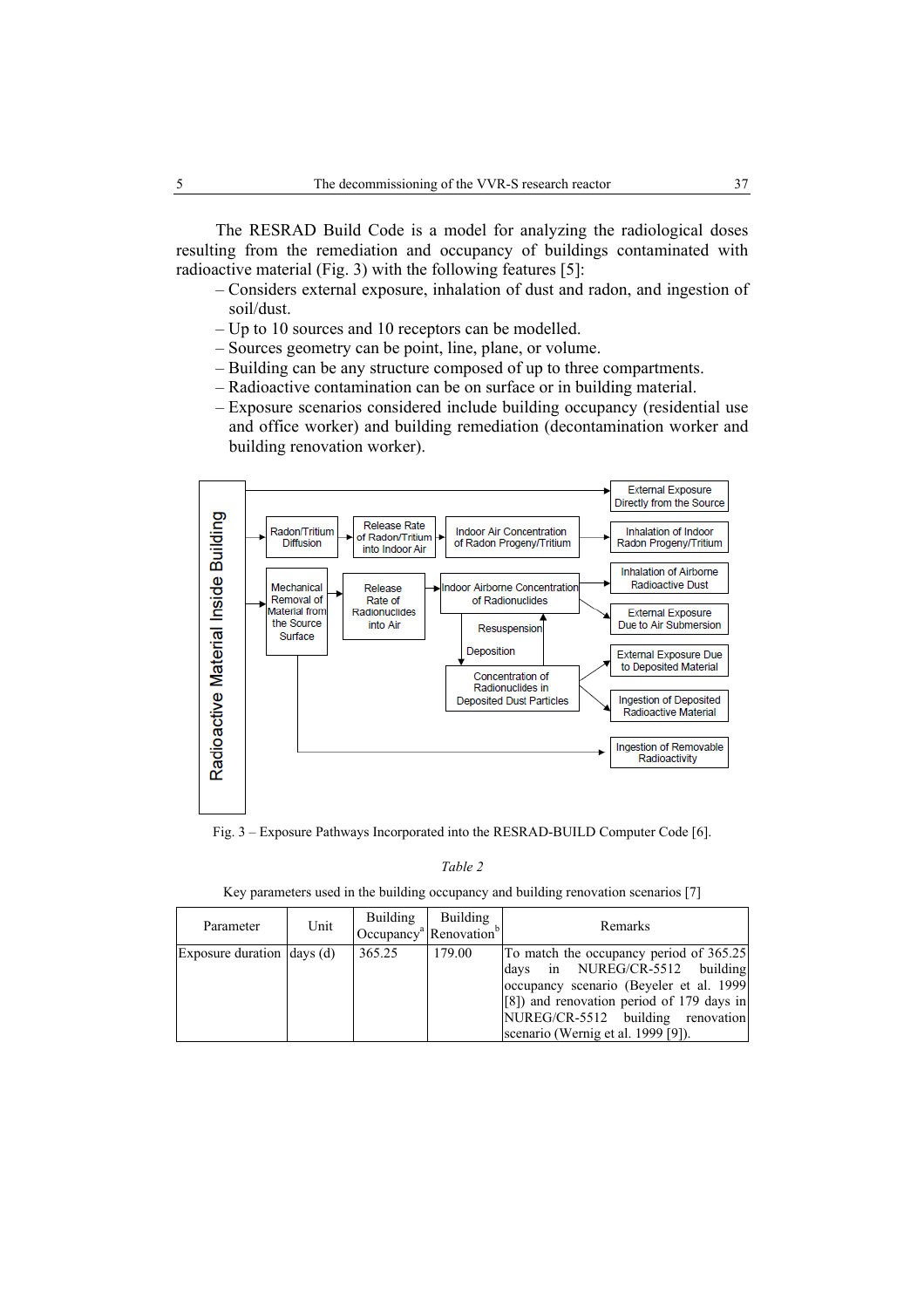| Indoor fraction                                                                                                                                                                                                                                                      | c                               | 0.267               | 0.351                | To match the 97.5 d/yr time in building in                                                                                                                                                                                                                                                                                                                                         |
|----------------------------------------------------------------------------------------------------------------------------------------------------------------------------------------------------------------------------------------------------------------------|---------------------------------|---------------------|----------------------|------------------------------------------------------------------------------------------------------------------------------------------------------------------------------------------------------------------------------------------------------------------------------------------------------------------------------------------------------------------------------------|
|                                                                                                                                                                                                                                                                      |                                 |                     |                      | building<br>NUREG/CR-5512<br>occupancy<br>scenario (Beyeler et al. 1999) and 62.83 days<br>spent in the building during renovation<br>period in NUREG/CR-5512<br>building<br>renovation scenario (Wernig et al. 1999 [9]).                                                                                                                                                         |
| Receptor location                                                                                                                                                                                                                                                    | m                               | 0, 0, 1             | 0, 0, 1              | At 1-m from the center of the source.                                                                                                                                                                                                                                                                                                                                              |
| Receptor<br>inhalation rate                                                                                                                                                                                                                                          | $m^3/d$                         | 33.6                | 38.4                 | For building occupancy scenario it matches<br>$m^3/h$<br>1.4<br>breathing<br>with<br>rates<br>ın<br>NUREG/CR-5512 (Beyeler et al. 1999 [8])<br>and for building renovation scenario it<br>matches with 1.6 m3/h breathing rate of<br>moderate activity given in the EPA                                                                                                            |
| Receptor indirect<br>ingestion rate                                                                                                                                                                                                                                  | $m^2/h$                         | $1.12\times10^{-4}$ | $\theta$             | Exposure Factor Handbook (EPA 1997 [9]).<br>Value for the building occupancy scenario<br>is the mean value from the distribution and<br>for the building renovation scenario it is<br>assumed the ingestion is only from the<br>direct contact with the source.                                                                                                                    |
| Source type -                                                                                                                                                                                                                                                        |                                 | Area                | Volume               | For building occupancy scenario it is<br>assumed that contamination is only on the<br>surfaces.<br>whereas<br>the<br>building<br>for<br>renovation scenario is volumetric                                                                                                                                                                                                          |
| Direct ingestion<br>rate                                                                                                                                                                                                                                             | $1/h$ (area)<br>g/h<br>(volume) | $3.06\times10^{-6}$ | 0.052                | Calculated from the default ingestion rate<br>of $1.1 \times 10^{-4}$ m <sup>2</sup> /h in NUREG/CR-5512<br>building occupancy scenario (Beyeler et<br>al. 1999 [8]). The effective transfer rate<br>from NUREG/CR-5512 building renovation<br>scenario for ingestion of loose dust to the<br>hands<br>and<br>mouth<br>during<br>building<br>renovation (Wernig et al., 1999 [9]). |
| Air release<br>fraction                                                                                                                                                                                                                                              |                                 | 0.357               | 0.1                  | For the building occupancy scenario, it is<br>the mean value from the parameter<br>distribution. For the building renovation<br>scenario, a smaller fraction is respirable.                                                                                                                                                                                                        |
| Removable<br>fraction                                                                                                                                                                                                                                                |                                 | 0.1                 | NR <sup>d</sup>      | 10% of the contamination is removable<br>(NUREG/CR-5512 building occupancy<br>scenario default [10]). The parameter is<br>not required for the volume source.                                                                                                                                                                                                                      |
| Time for source<br>removal or source<br>lifetime                                                                                                                                                                                                                     | d                               | 10,000              | <b>NR</b>            | Value for the building occupancy scenario<br>is the most likely value from the parameter<br>distribution. The parameter is not required<br>for the volume source.                                                                                                                                                                                                                  |
| Source erosion<br>rate                                                                                                                                                                                                                                               | cm/d                            | NR                  | $4.1 \times 10^{-4}$ | For the building renovation scenario, it is<br>assumed that the total source thickness of<br>15 cm can be removed in 100 years of<br>building life.                                                                                                                                                                                                                                |
| <sup>a</sup> Parameter values used in the building occupancy scenario.<br><sup>b</sup> Parameter values used in the building renovation scenario.<br>A dash indicates that the parameter is dimensionless.<br>$\rm{d}$ NR = parameter not required for the analysis. |                                 |                     |                      |                                                                                                                                                                                                                                                                                                                                                                                    |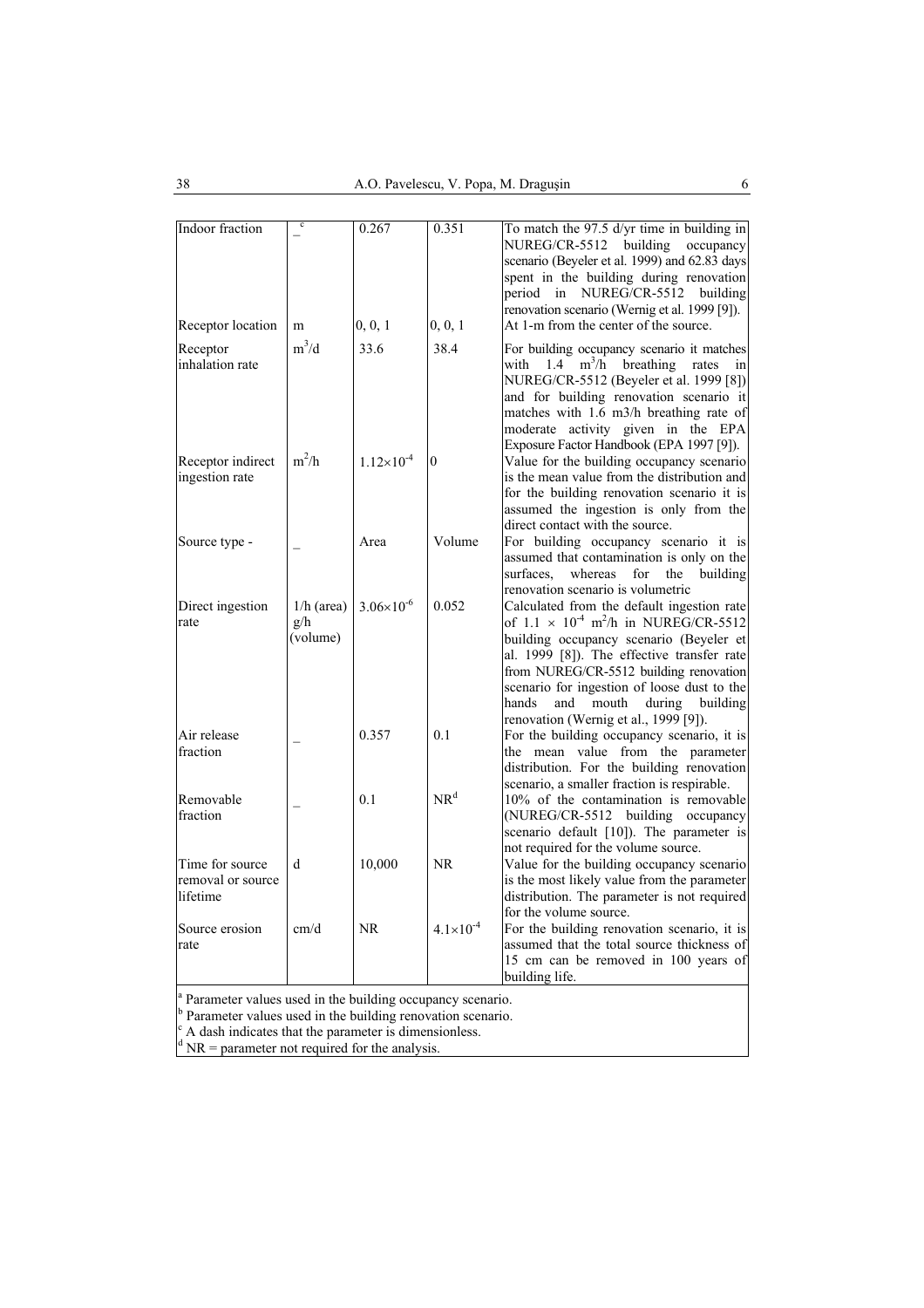# 4.2. CALCULATION OF THE INTAKE RATES AND TIME INTEGRATED CANCER RISKS

RESRAD is able to calculate lifetime cancer risks resulting from radiation exposure. The radiation risk can be computed by using the U.S. Environmental Protection Agency (EPA) risk coefficients with the exposure rate (for the external radiation pathways) or the total intake amount (for internal exposure pathways).

The EPA risk coefficients are estimates of risk per unit of exposure to radiation or intake of radionuclides that use age- and sex-specific coefficients for individual organs, along with organ-specific dose conversion factors (DCF). The EPA risk coefficients are characterized as best-estimate values of the age-averaged lifetime excess cancer incidence risk or cancer fatality risk per unit of intake or exposure for the radionuclide of concern. Detailed information on the derivation of EPA risk coefficients and their application can be found in several EPA documents (EPA 1991a,b; 1994, 1997; Eckerman et al. 1999 [11]). The methodology used in the RESRAD code for estimating cancer risks follows the EPA risk assessment guidance (EPA 1997) and is presented in the following section.

Intake rates calculated by the RESRAD code are listed in the INTRISK.REP report generated after each execution. They are listed by radionuclide and pathway and correspond to specific times. Intake rates for inhalation and ingestion pathways are calculated first for all of the principal radionuclides and then multiplied by the risk coefficients to estimate cancer risks.

For inhalation and soil ingestion pathways ( $p = 2$  and 8, respectively), the intake rates (Bq/yr or pCi/yr) can be calculated by using the following Equation (1) [11]:

$$
(\text{Intake})_{j,p}(t) = \sum_{i=1}^{M} \text{ETF}_{j,p}(t) \times \text{SF}_{i,j}(t) \times S_i(O) \times \text{BRF}_{i,j},\tag{1}
$$

where: (Intake)<sub>*i,p*</sub> (*t*) = intake rate of radionuclide *j* at time *t* [Bq/yr or pCi/yr];  $M =$  the number of initially existent radionuclides;  $ETF_{i,p}$  (t) = environmental transport factor for radionuclide *j* at time *t* [g/yr];  $p =$  primary index of pathway;  $SF_{ij}(t)$  = source factor;  $i, j$  = index of radionuclide (*i* for the initially existent radionuclide and  $j$  for the radionuclides in the decay chain of radionuclide  $i$ );  $S_i(0)$ = initial soil concentration of radionuclide *i* at time 0.

The cancer risk at a certain time point from external exposure can be estimated directly by using the risk coefficients, which are the excess cancer risks per year of exposure per unit of soil concentration. Because the risk coefficients are derived on the basis of the assumptions that the contamination source is infinite both in depth and lateral extension and that there is no cover material on top of the contaminated soil, it is necessary to modify the risk coefficients with the cover and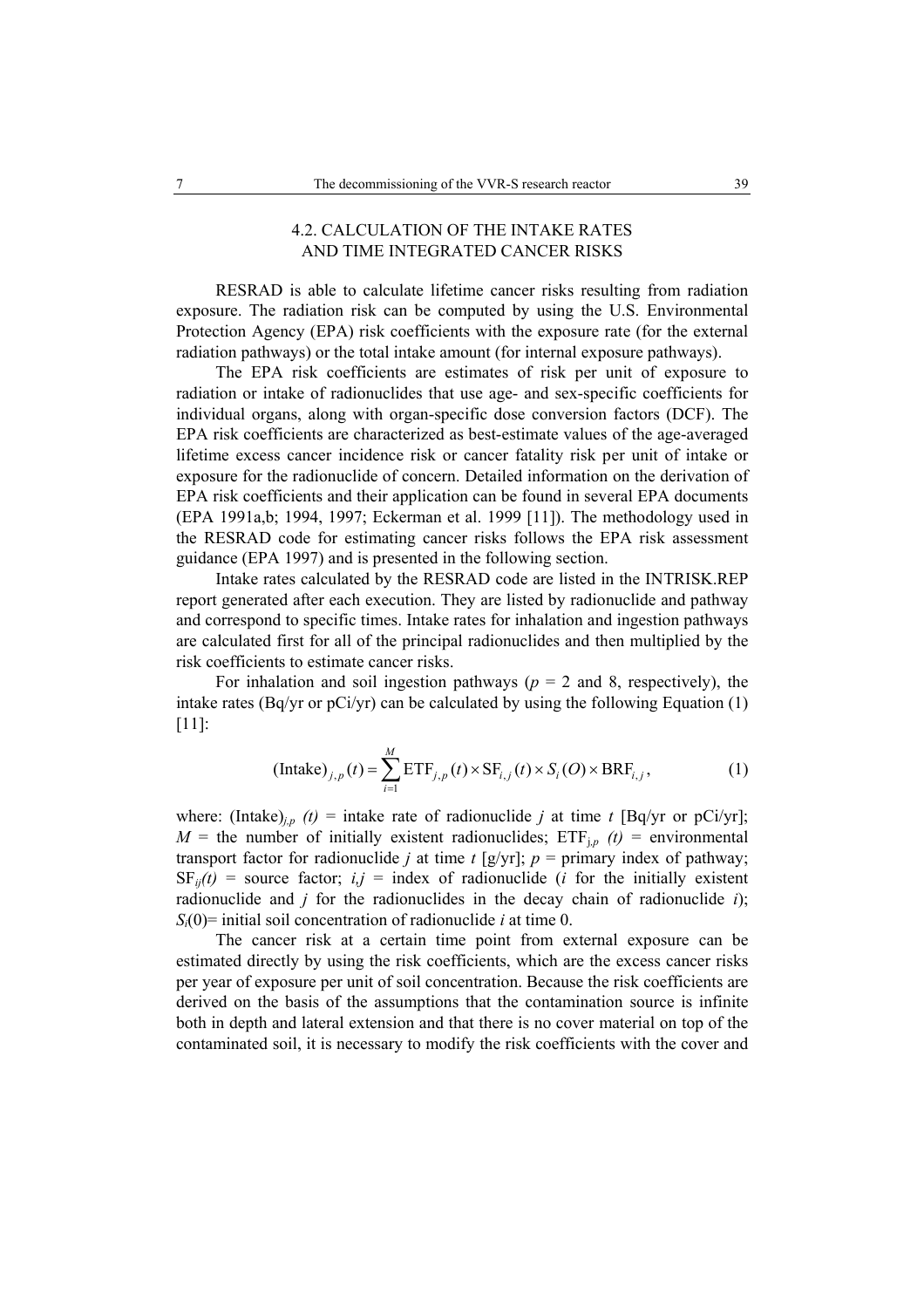depth, shape, and area factors to reflect the actual conditions. Non-continuous exposure throughout a year also requires that the occupancy factor be considered when calculating the cancer risks.

Consequently, the RESRAD code uses the environmental transport factor for the external radiation pathway, along with the risk coefficient and exposure duration, to calculate the excess cancer risks as seen in Equation (2) [11]:

(Cancerrisk)<sub>j,1</sub>
$$
(t) = \sum_{i=1}^{M} \text{ETF}_{j,1}(t) \times \text{SF}_{ij}(t) \times S_i(O) \times \text{BRF}_{i,j} \times \text{RC}_{j,1} \times \text{ED},
$$
 (2)

where:  $RC_{i,1}$  = risk coefficient for external radiation [risk/yr)/(pCi/g];  $ED =$  exposure duration [30 yr].

For the inhalation and ingestion pathways, the cancer risks at a certain time point are calculated as the products of intake rates, risk coefficients, and exposure duration. Unlike the intake rates, cancer risks from inhalation of radon and its decay progeny are reported as total risks that include radon and progeny contributions. Therefore, the radon risks are the sums of the products of the individual radon or progeny intake rates and their risk coefficients.

### 4.3. HOT CELL NO. 4 MODEL DESCRIPTION

The wastes from HC4 are indentified using photos obtained with the occasion of opening the HC4 from 24.07.2006 for dose rate measuring (see Fig. 4).





Fig. 4 – Interior of the hot cell no. 4, opened in July 2006 [12].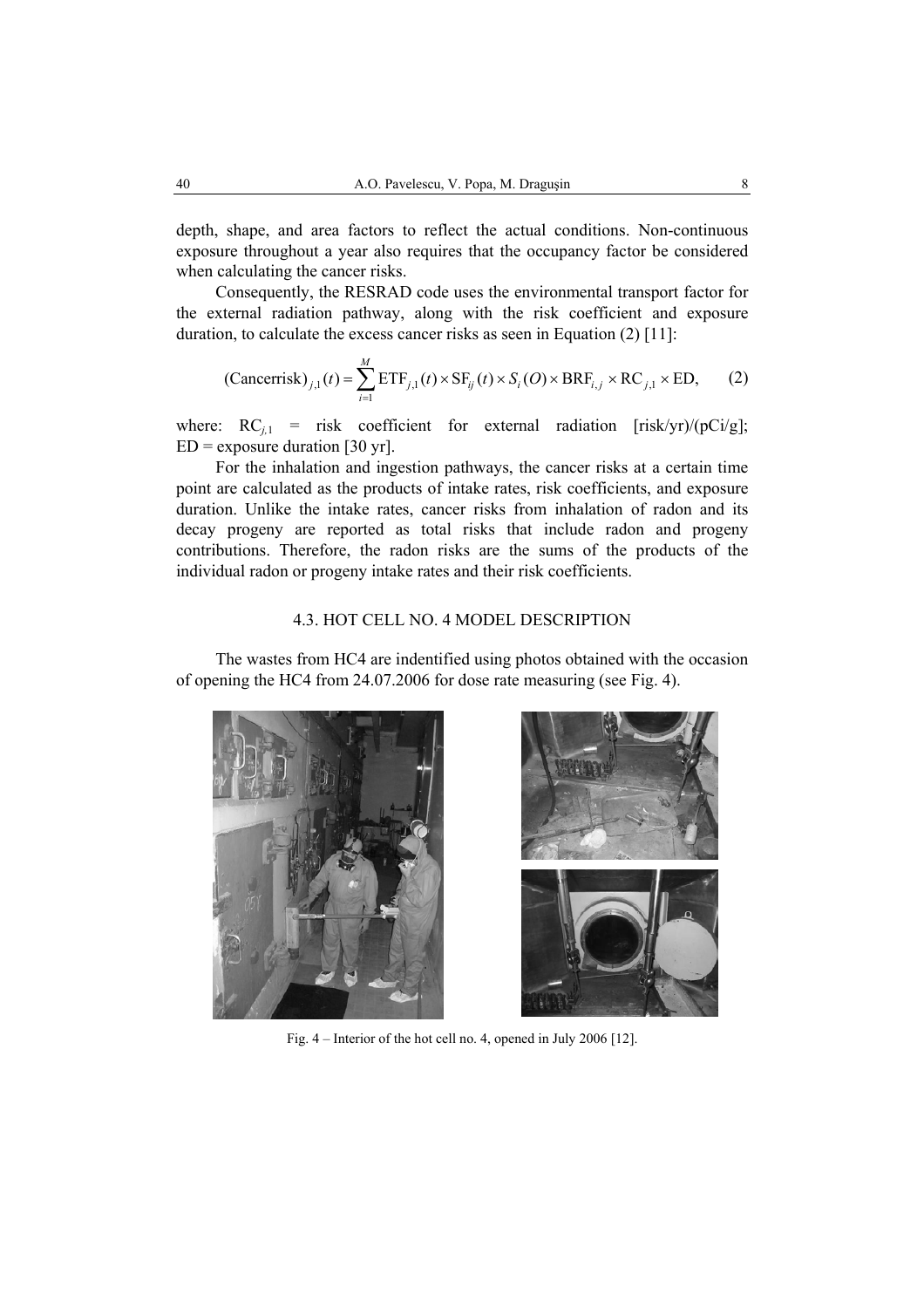|--|--|

Dose rate measurements in hot cell 4 (in 24.07.2006 dosimetric service conf. AC-PO-DDR-501-01) [12]

| No.          | Device   | <b>Detector</b> | <b>Measuring Location</b>                                                     | <b>Measuring</b><br>Value |
|--------------|----------|-----------------|-------------------------------------------------------------------------------|---------------------------|
| 1            | Eberline | $\gamma$        | Margins of opened exterior iron-cast<br>protection door                       | $42 \mu Sv/h$             |
| $\mathbf{2}$ |          |                 | Margins of plated interior door                                               | $280 \mu Sv/h$            |
| 3            |          |                 | Protection metal plate of the visitation<br>window from transfer truck tunnel | $200 \mu Sv/h$            |
| 4            |          |                 | HC4 Centre at 0.5 m above the floor                                           | $1.4$ mSv/h               |
| 5            |          |                 | HEPA filter level (near the filter)                                           | $0.7$ mSv/h               |
| 6            |          |                 | Room Centre, floor level                                                      | $9.2$ mSv/h               |
| 7            |          |                 | Room centre, 1,5 m above floor level                                          | $0.3$ mSv/h               |
| 8            |          |                 | Near floor drainage.                                                          | $4.4$ mSv/h               |
| 9            |          |                 | Near the wall, left of the entrance                                           | $1.4$ mSv/h               |
| 10           |          |                 | Middle waste tray. Probably the 2 bars<br>from plastic bag contain sources    | $18 \text{ mSv/h}$        |

Due to the fact that a spectroscopy analysis could not be made in the short period of HC4 opening, only dose rates were determined. This data was used to estimate the existing activity using Rad Pro 3.26 Software [13]. For that purpose, three most probable radiation sources were considered in the current model: Co-60, Cs-137 and Sr-90.



Fig. 5 – Hot cell no. 4 interactive model from RESRAD BUILD 3.5 module.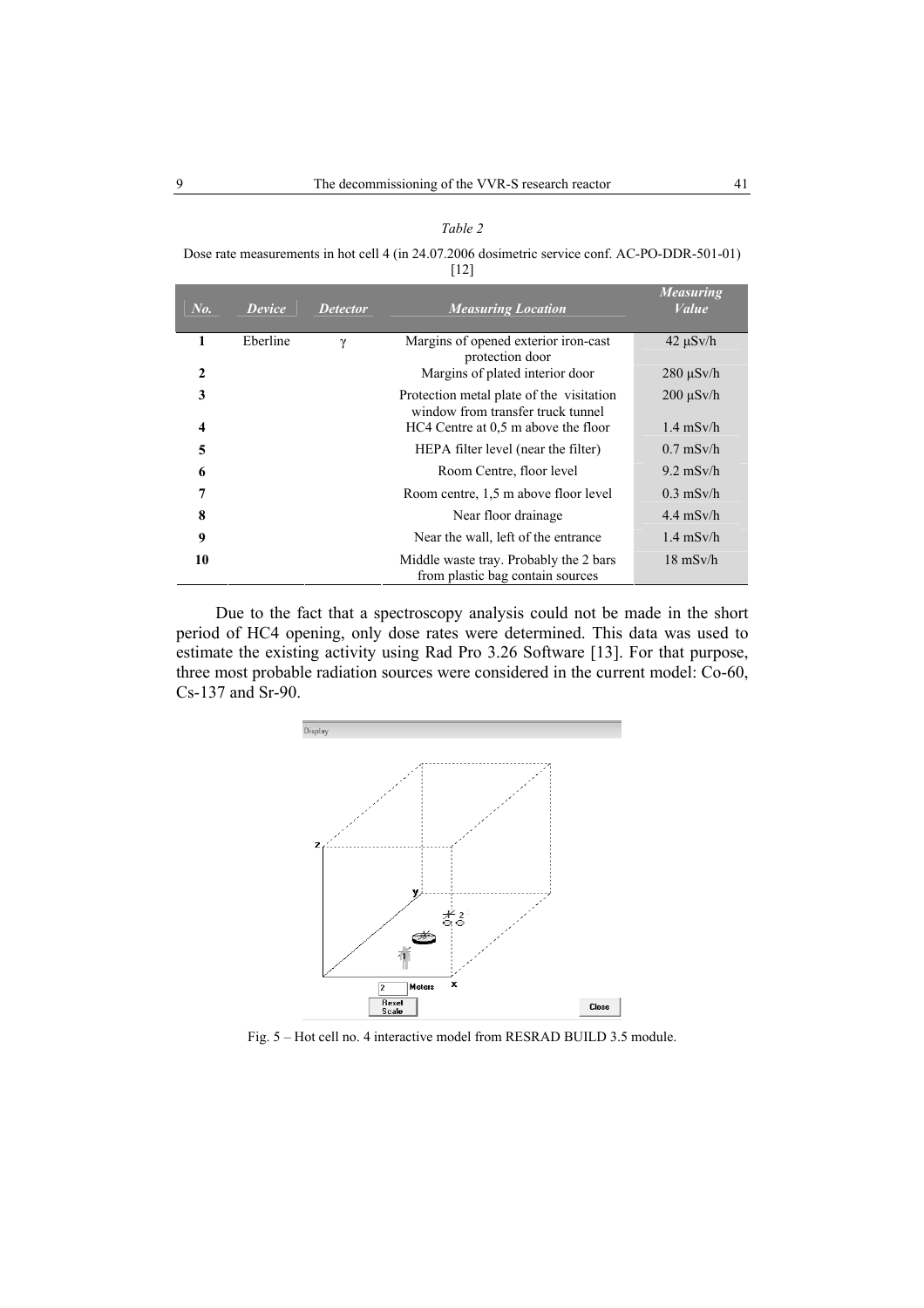Input parameters of the model are the following**:** 

- **a)** Dose/Risk Library ICRP72.
- **b)** Time parameters:
	- Exposure duration: 30 days, considering this is the necessary amount of time for clean –up and decontaminate HC4
	- Indoor fraction: 1
	- Times for calculation (years): 1 day (0.002 years), 1 week (0.02 years), 2 weeks (0.04), 3 weeks (0.06 years), 1 month (0.08 years).
	- For time integration, maximum number of points for dose/risk: 17.
- **c)** Building parameters
	- Number of rooms: 1
	- Dust particle deposition velocity: 0.005 m/s
	- Dust particle resuspention rate: 0.00005 1/s
	- Room Exchange Rate: 2 1/h
	- $-$  Area: 2.4 m<sup>2</sup>
	- Height: 2.6 m
	- $-$  Input/output air flow: 12.48 m<sup>3</sup>/h.
- **d)** Receptor parameters
	- Receptor: 1
	- Indoor Time fraction: 1
	- Breathing rate:  $20 \text{ m}^3/\text{d}$
	- $-$  Ingestion rate: 0.0002 m<sup>2</sup>/h
	- Location:
		- o *x*: 0.8 m, *y*: 0.6, *z*: 0.
- **e)** Shielding parameters: No shielding.
- **f)**Source parameters:
	- Hypothetical source of Co-60 source on a tray
		- o Location:
			- *x*: 0.8 m, *y*: 1.5 m, *z*: 0 m
		- o Type: Point
		- o Geometry: Circular
		- $\circ$  Area: 0.00005 m<sup>2</sup>
		- o Release:
			- Air fraction: 0.1
			- Direct ingestion: 0 1/h
			- Removable fraction: 1
			- Lifetime: 0.00069
		- o Calculated activity from measured dose rate using Rad Pro Calculator 3.26 Software : 15.8 mCi (584.6 MBq).
	- Hypothetical source of Cs-137 source on a tray
		- o Location:
			- $x: 1 \text{ m}, y: 1.5 \text{ m}, z: 0 \text{ m}$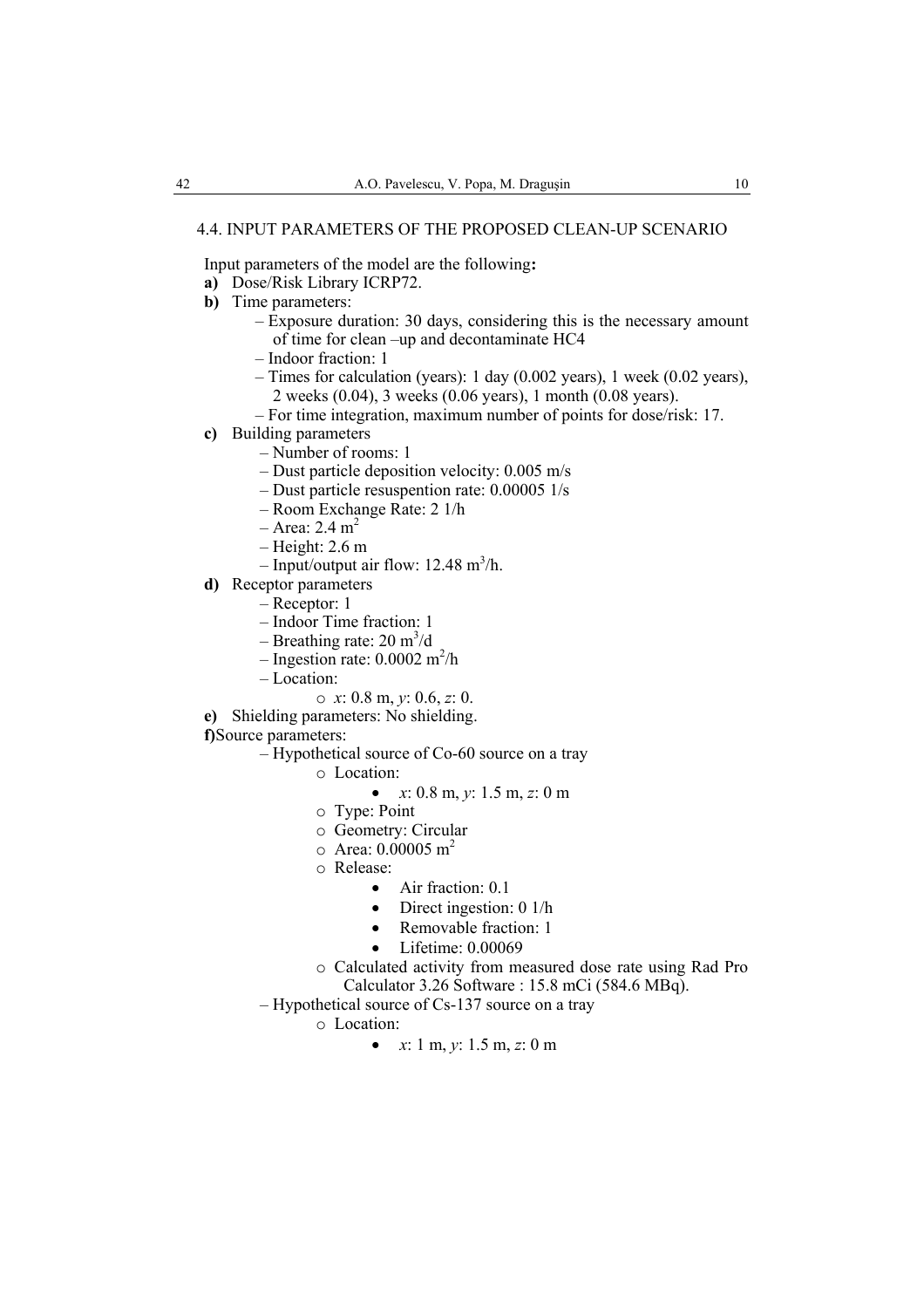- o Type: Point
- o Geometry: Circular
- $\circ$  Area: 0.00005 m<sup>2</sup>
- o Release:
	- Air fraction: 0.1
	- Direct ingestion: 0 1/h
	- Removable fraction: 1
	- Lifetime: 0.00069
- o Calculated activity from measured dose rate using Rad Pro Calculator 3.26 Software: 63.6 mCi.
- Hypothetical Sr-90 contamination on the floor sink area
	- o Location:
		- *x*: 0.8 m, *y*: 1 m, *z*: 0 m
	- o Type: Area
	- o Geometry: Circular
	- $\circ$  Area: 0.25 m<sup>2</sup>
	- o Release:
		- Air fraction: 0.1
		- Direct ingestion: 0.1 1/h
		- Removable fraction: 1
		- Lifetime: 30 d
	- o Calculated activity from measured dose rate using Rad Pro Calculator 3.26 Software : 15.5 mCi (573.5 MBq).



Fig. 6 – RESRAD BUILD 3.5 module graphical user interface for parameter input.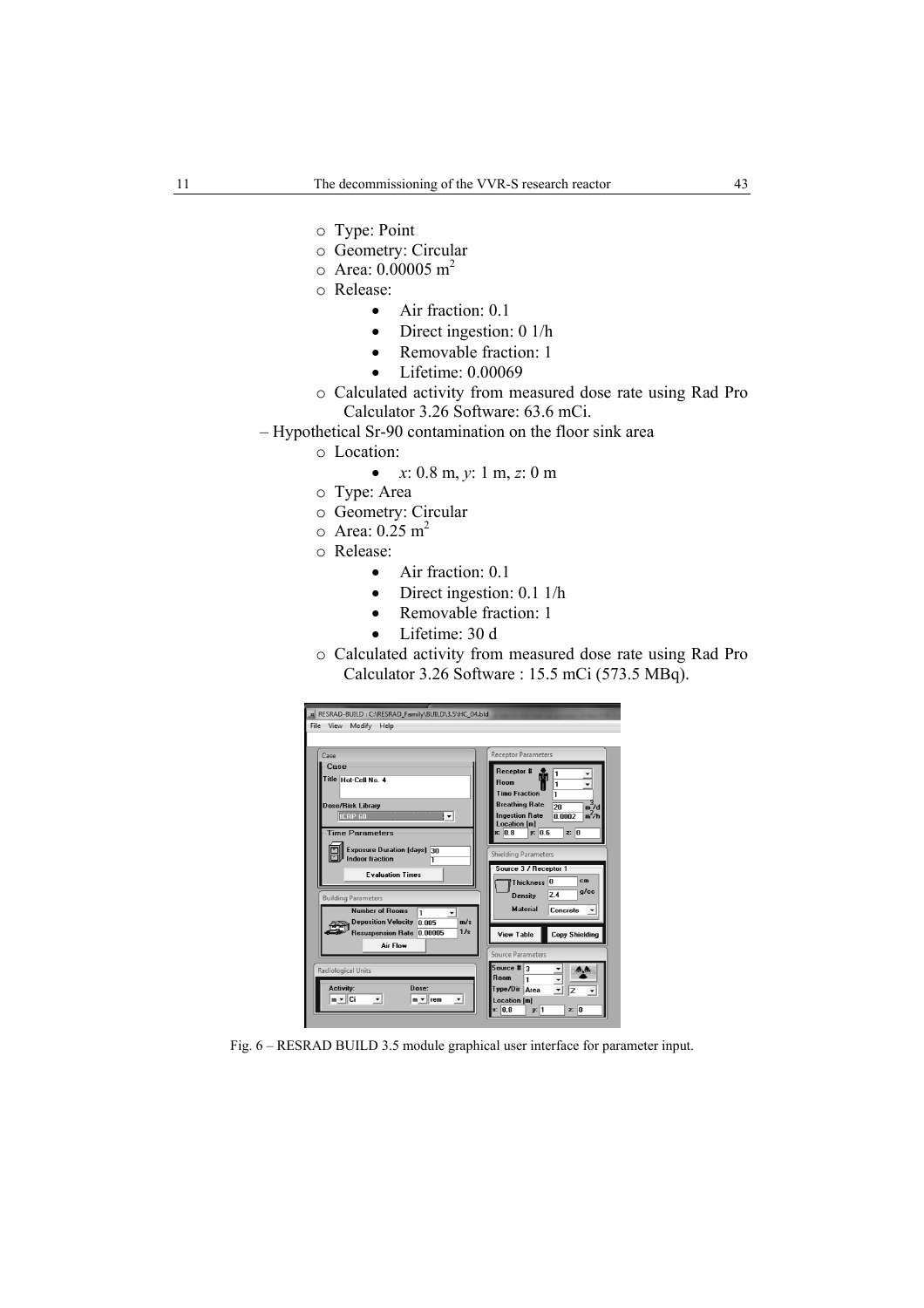### 4.5. RESULTS

The obtained results are illustrated in Figs. 7–12:

#### Receptor 1







Fig. 8 – Received dose by time and receptor for summed nuclides, summed sources and summed exposure pathways. Dose decreases from 1.2 MSv to 0 after 1 month of operations  $(1$  mrem = 0.01 mSv).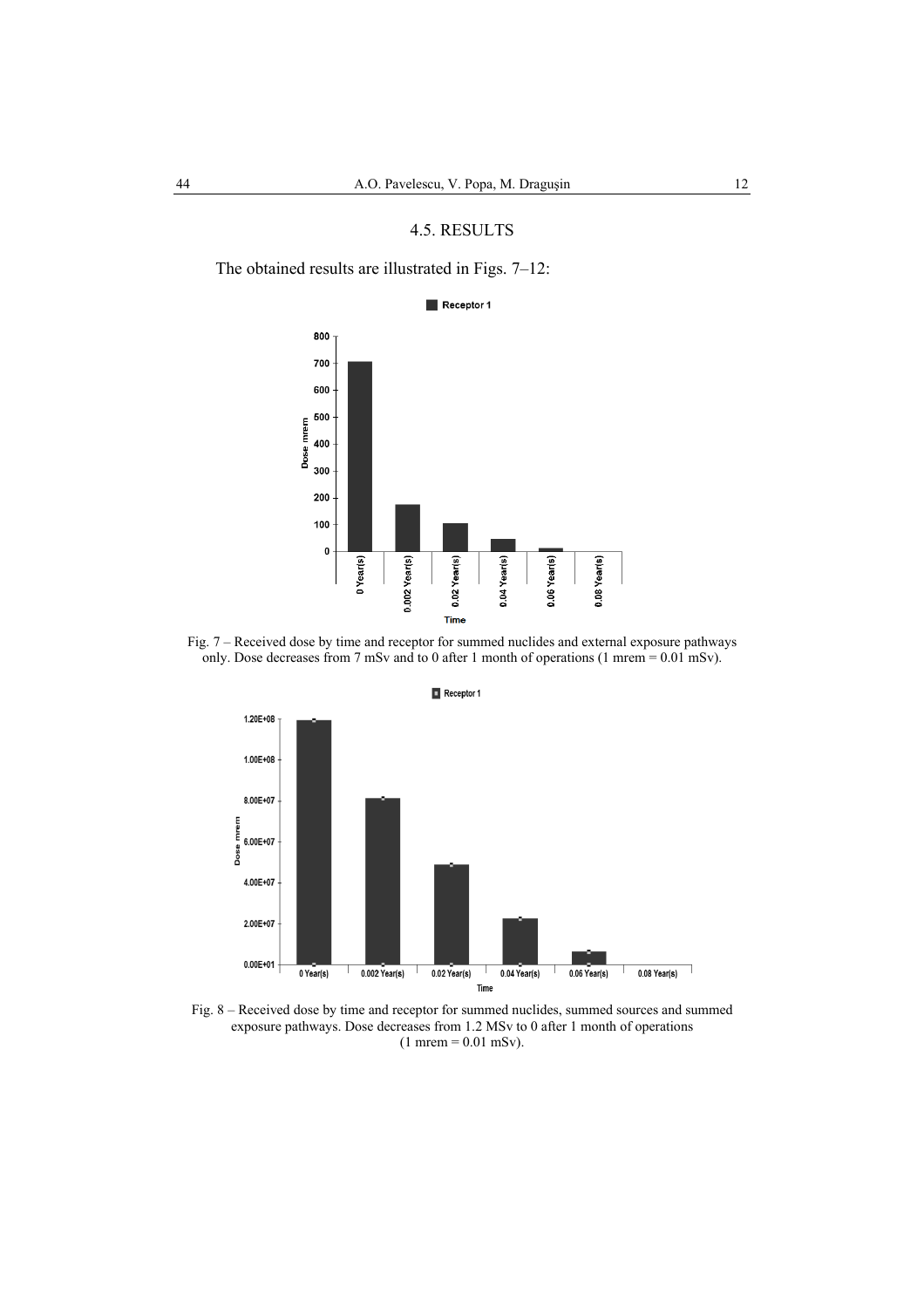

Fig. 9 – Risk by time and receptor for summed nuclides, summed sources and summed exposure pathways.



Fig. 10 – Risk by nuclide and receptor for summed time, summed sources and summed exposure pathways.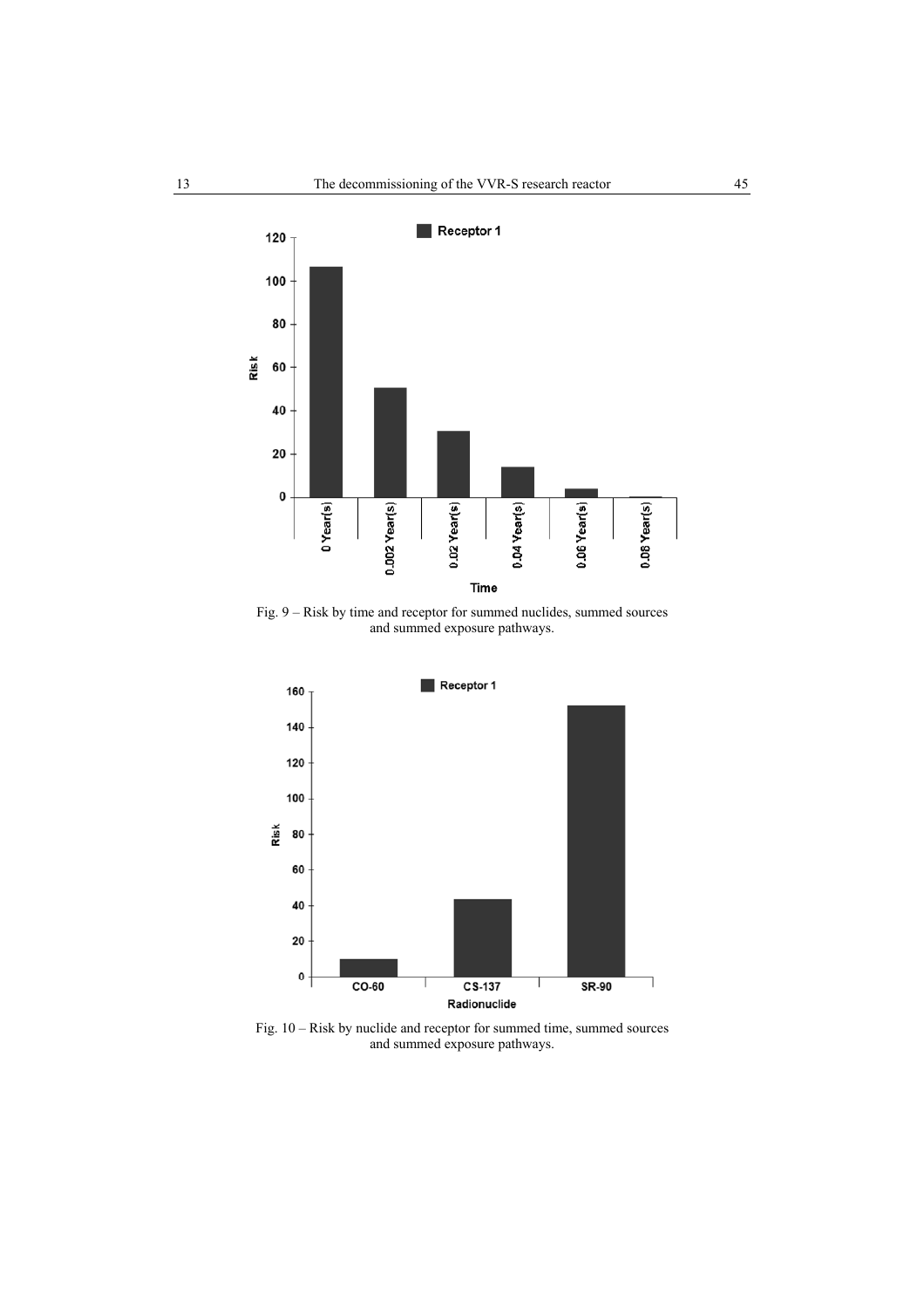

Time [Year(s)]

Fig. 11 – Risk by time and exposure pathway for summed nuclides, summed sources for receptor 1.



Fig. 12 – Risk by time and nuclide for summed sources, summed exposure pathways for receptor 1.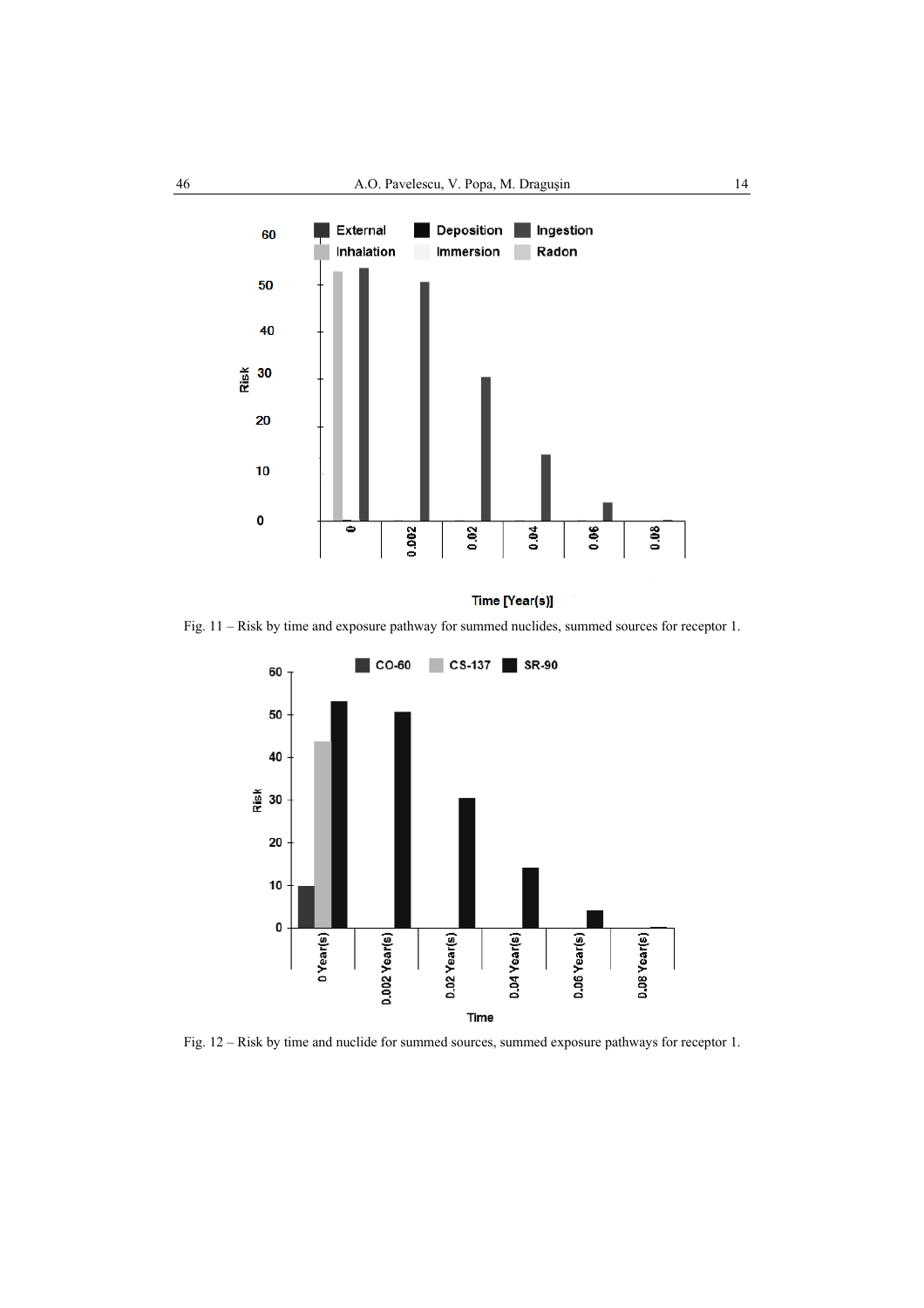#### **5. CLEAN-UP AND DECONTAMINATION ACTIVITIES**

The interior of HC 4 will be decontaminated by washing with a water jet with detergent first and then only water. A pressure installation will be used in this activity and consequently small fine drops of water will be produced, drops that can contaminate the protection suit and the HC 4 transfer corridor.

The decontamination solution is evacuated from HC 4 by removing the tap from the room drainage hole using the manipulating hand. If the drainage is stuck, the decontamination solution will be recovered by peristaltic pomp (80 l/h) and are flowed in the active sewage pipe from corridor 17.

When reaching an acceptable dose rate  $(60-100)$   $\mu$ Sv/d) measured in the room centre, the operator can enter in the HC 4 and in order to decontaminate the walls with a wet cloths using organic solvents. These cloths are collected in used recipients situated in the transfer corridor. The operation will continue until reaching of dose rate, measured in the centre of HC 4 lower than 60 µSv/d. Due to high dose/risks involved, complying with the ALARA principle, the utilization of a robot is proposed in stead of a human operator (Fig. 13). Using this robot, endowed with a high versatility arm (6 degree of freedom), the room will be cleared of remaining objects. The robot will afterwards be capable to perform all the decontamination operations, thus eliminating the need of a human operator.



Fig.13 – Schunk robotic arm (a) mounted on a Neobotix Platform (b) [14].

### **6. CONCLUSION**

In the paper, the dose rate and the associated risk related to the clean-up and decontamination of hot cell no. 4 were calculated using RESRAD Build 3.5 code.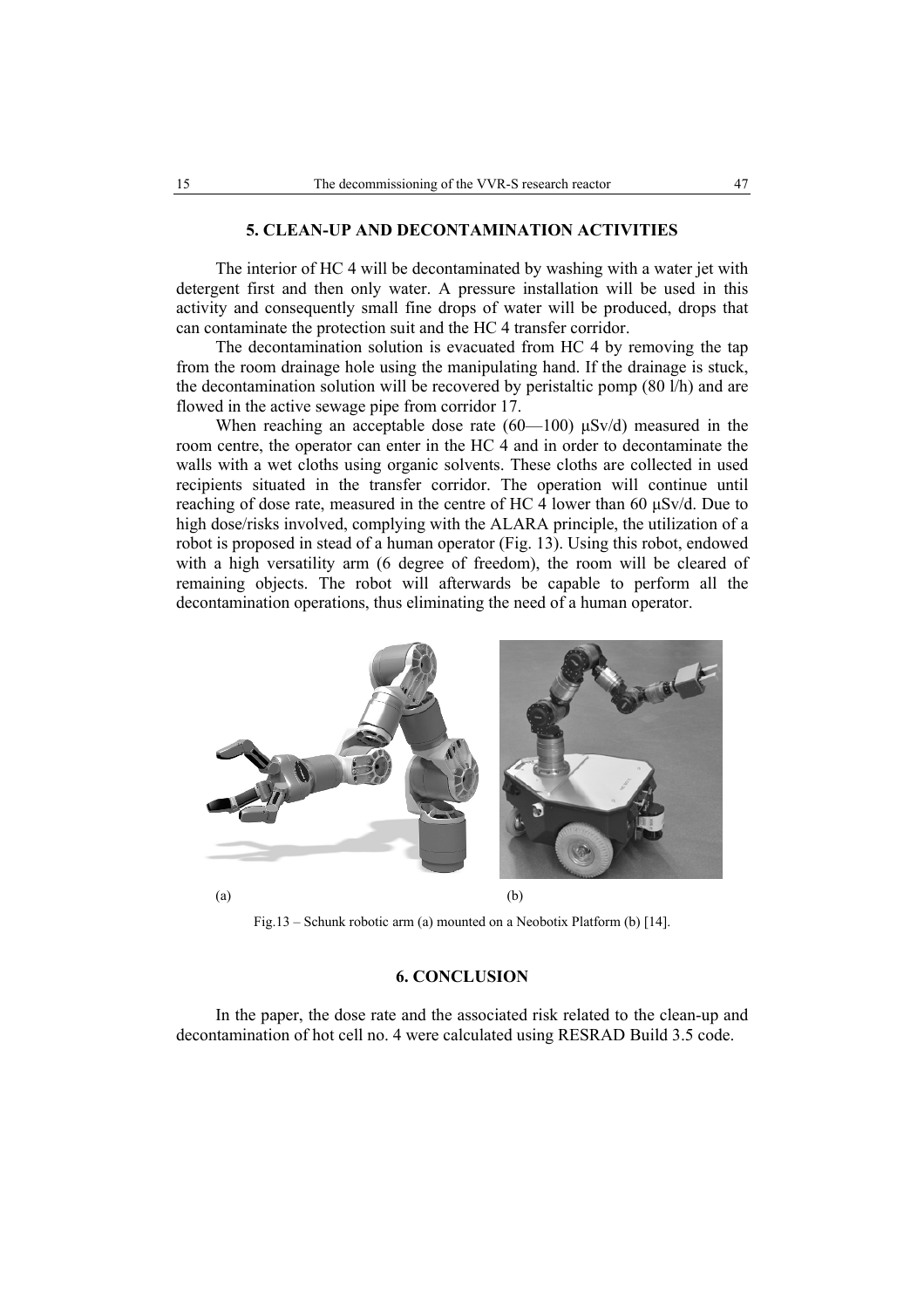Three nuclide sources were considered: Co-60, Cs-137, Sr-90, these nuclides most probable in the hot cell. The activity of these sources was estimated by utilising Rad Pro 3.26 software models, starting from the measured doses. This was done, due to the lack of a difficult spectroscopy analysis in order to determine the exact nuclide sources and their activity.

The presumed time for clean-up and decontamination operation is 1 month, and therefore the estimation was made for this period.

The calculation revealed an initial equivalent dose rate of 700 mrem = 7 Sv and a high associated risk of 120, due only to external exposure, which subsequently decreases in time as the hot cell no. 4 is cleared and decontaminated.

Furthermore, in the unlikely scenario that the exposure pathways are summed (inhalation, ingestion, immersion, external, deposition and radon) the equivalent dose rate is extremely high.

In the proposed scenario the greatest risk is presented by Sr-90 followed by Cs-137 and Co-60.

Due to high dose/risks involved, complying with ALARA principle, the utilization of a robot is proposed in stead of a human operator.

### **REFERENCES**

- 1. M. Dragusin, A.O. Pavelescu, I. Iorga, *Good Practices In Decommissioning Planning And Pre-Decommissioning Activities For The Magurele VVR-S Nuclear Research Reactor*, Nuclear Technology & Radiation Protection Journal, ISSN 1452-8185, 2011 (in press).
- 2. M. Dragusin, et al., *IFIN-HH VVR-S Research Reactor Decommissioning Plan, Revision 10*, Institute of Physics and Nuclear Engineering – "Horia Hulubei" (IFIN-HH), Centre of Decommissioning and Radioactive Waste Management (CDMR), February 2010.
- 3. V. Popa, A.O. Pavelescu, et al., *IFIN-HH VVR-S Reactor Hot Cells Clean-up Plan,* "Horia Hulubei" Institute of Physics and Nuclear Engineering (IFIN-HH), 2011 (draft version).
- 4. C. Yu, A.J. Zielen, J.J. Cheng, D.J. LePoire, E. Gnanapragasam, S. Kamboj, J. Arnish, A. Wallo III,W.A. Williams, H. Peterson, *User's Manual for RESRAD Version 6*, Environmental Assessment Division, Argonne National Laboratory (ANL), ANL/EAD-4, July 2001.
- 5. C. Yu, D.J. LePoire, J.J. Cheng, E. Gnanapragasam, S. Kamboj, J. Arnish, B.M. Biwer, A.J. Zielen, W.A. Williams, A. Wallo III, H.T. Peterson, Jr., *User's Manual for RESRAD-BUILD Version 3*, Environmental Assessment Division, Argonne National Laboratory (ANL), ANL/EAD/03-1, June 2003.
- 6. B.M Biwer, et al., *Technical Basis for Calculating Radiation Doses for the Building Occupancy Scenario Using the Probabilistic RESRAD-BUILD 3.0 Code*, NUREG/CR-6755, ANL/EAD/TM/02-1, prepared by Argonne National Laboratory, Argonne, Ill., for Division of Systems Analysis and Regulatory Effectiveness, Office of Nuclear Regulatory Research, 2002.
- 7. S. Kamboj, et al., *Probabilistic Dose Analysis Using Parameter Distributions Developed for RESRAD and RESRAD-BUILD Codes*, NUREG/CR-6676, ANL/EAD/TM-89, prepared by Argonne National Laboratory, Argonne, Ill., for Division of Risk Analysis and Applications, Office of Nuclear Regulatory Research, U.S. Nuclear Regulatory Commission, May 2000.
- 8. W.E. Beyeler, et al., *Residual Radioactive Contamination from Decommissioning; Parameter Analysis*, NUREG/CR-5512, Vol. 3, Nuclear Regulatory Commission, Office of Nuclear Regulatory Research, Oct. 1999.